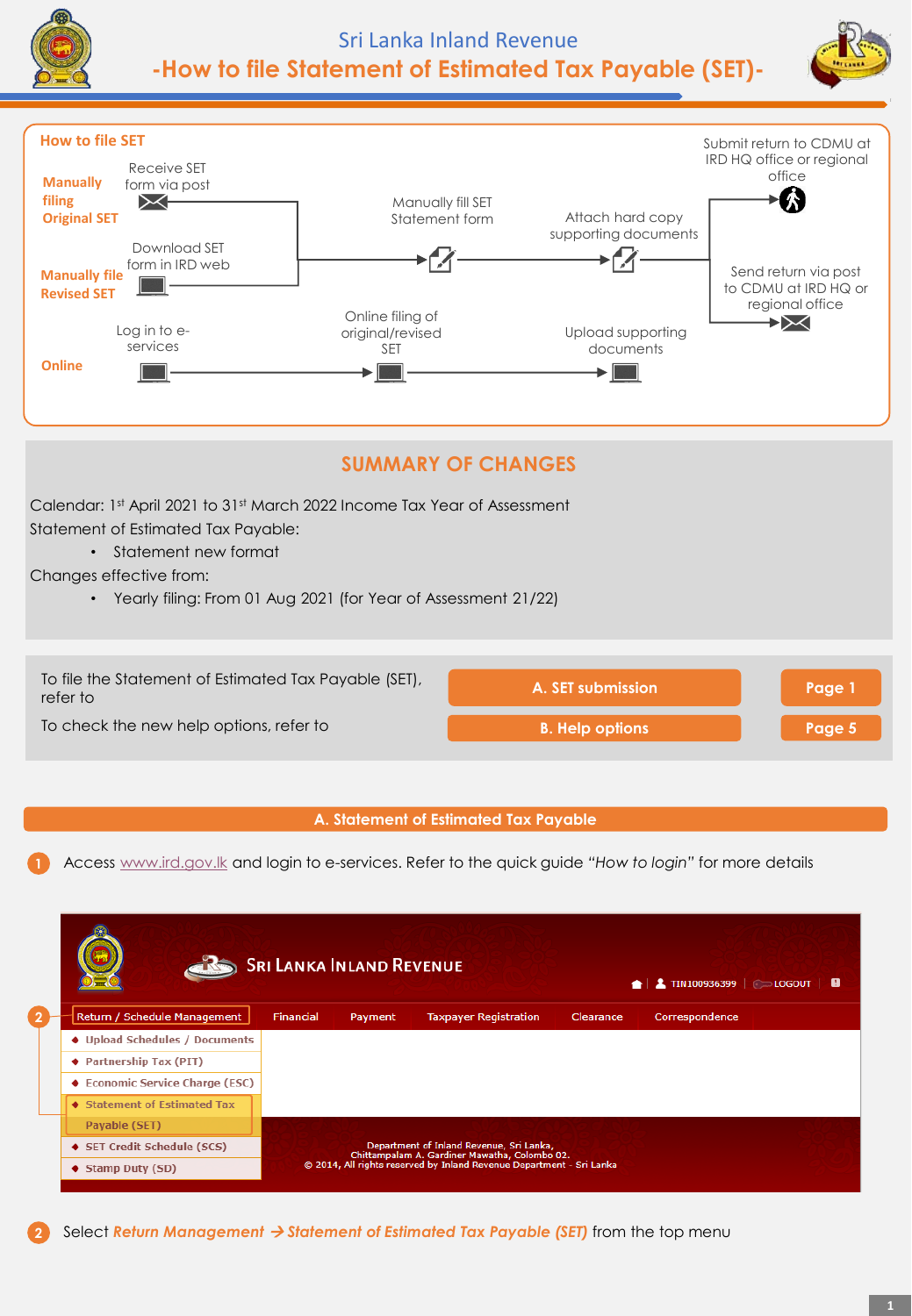

**Business activity code** 

# Sri Lanka Inland Revenue **-How to file Statement of Estimated Tax Payable (SET)-**



| Information of instalment payer    |                                               |                                                                                                         |
|------------------------------------|-----------------------------------------------|---------------------------------------------------------------------------------------------------------|
| <b>TIN</b>                         | 300090923                                     | INDIVI_LOCAL_24JULY_001                                                                                 |
| <b>Tax type</b>                    | IIT                                           | <b>INDIVIDUAL INCOME TAX</b>                                                                            |
| Form type                          | <b>SET</b>                                    | STATEMENT OF ESTIMATED TAX PAYABLE                                                                      |
| <b>Business activity code</b>      |                                               |                                                                                                         |
|                                    |                                               |                                                                                                         |
| Select year of assessment          | <select a="" value=""></select>               |                                                                                                         |
| If you wish to submit the statemer | <select a="" value=""><br/>2021/2022</select> | le, please select the year of assessment and click proceed.                                             |
|                                    |                                               | Proceed<br>Cancel                                                                                       |
|                                    |                                               |                                                                                                         |
|                                    |                                               | Confirmation                                                                                            |
|                                    |                                               | Are you sure to begin the tax filing?                                                                   |
|                                    |                                               | Ok<br>Cancel                                                                                            |
|                                    |                                               | You will see a pop-up confirmation dialog box to prompt if you are ready to begin tax filling. Click Ok |
| Information of instalment payer    |                                               |                                                                                                         |
| <b>TIN</b>                         | 300090923                                     | INDIVI_LOCAL_24JULY_001                                                                                 |
| <b>Tax type</b>                    | IIT                                           | INDIVIDUAL INCOME TAX                                                                                   |
| Form type                          | <b>SET</b>                                    | STATEMENT OF ESTIMATED TAX PAYABLE                                                                      |

**5** You will be taken to the tab main/detail page. On the top section, your information and submission information will be shown.

| Date of<br>submission | Submission<br>mode | Statement<br>type | Statement<br>processing<br>status | Effective<br>from | <b>Process</b><br><b>SET</b><br>number | <b>SET liability</b> | Retrieve next<br>revised SET<br>submission |  |  |  |  |  |  |
|-----------------------|--------------------|-------------------|-----------------------------------|-------------------|----------------------------------------|----------------------|--------------------------------------------|--|--|--|--|--|--|
|                       |                    |                   |                                   |                   |                                        |                      |                                            |  |  |  |  |  |  |
|                       |                    |                   |                                   |                   |                                        |                      |                                            |  |  |  |  |  |  |
| No Records Found      |                    |                   |                                   |                   |                                        |                      |                                            |  |  |  |  |  |  |
|                       |                    |                   |                                   |                   |                                        |                      |                                            |  |  |  |  |  |  |
|                       |                    |                   |                                   |                   |                                        |                      |                                            |  |  |  |  |  |  |
|                       |                    |                   |                                   |                   |                                        |                      |                                            |  |  |  |  |  |  |

The second section will contain a summary of all SET records you have submitted before. You are required to submit the original SET when you are issued with a statement form. Subsequently, if there is a change in your estimate, you can login and submit a revised SET again.

If there is a previous submission in the table and if you wish to use that information for your next revised submission, you can click on the Retrieve hyperlink of the record. The system will fill the new submission with previous data and you can edit the data appropriately.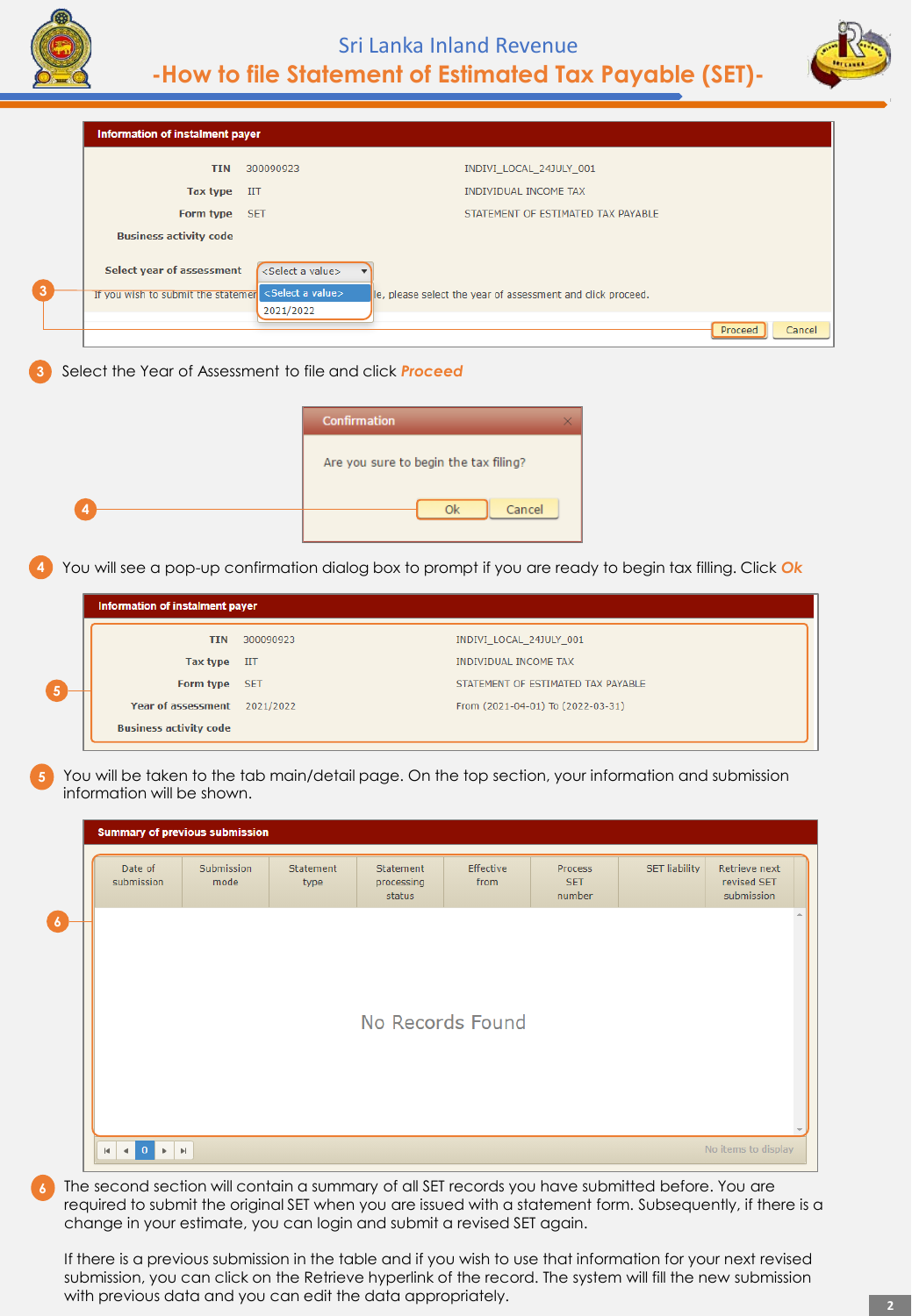

**7**



Part-I: Calculation of estimated income tax payable

| <b>Sources of income</b>                   |     |  |
|--------------------------------------------|-----|--|
| <b>Employment income</b>                   | 10  |  |
| <b>Business income</b>                     | 20  |  |
| Investment income                          | 30  |  |
| Other income                               | 40  |  |
| Estimated assessable income (10+20+30+40)  | 50  |  |
| Total estimated qualifying payments        | 60  |  |
| Total estimated reliefs                    | 70  |  |
| Estimated Tax Income (50-(60+70))          | 80  |  |
| Estimated tax liability (refer to part II) | 90  |  |
| Estimated foreign tax credits              | 100 |  |
| Estimated advance personal tax (APIT)      | 110 |  |
| Estimated tax payable (90-100-110)         | 120 |  |
|                                            |     |  |

**7** The third section is the detail of the SET form that you will need to filled in to submit. Fill in the different *Source of Income* in cage 10 to 40. Cage 50 will be auto calculated using cage 10 to 40.

Fill in Cage 60 and 70 of the *Total estimated qualifying payments* and *Total estimated reliefs* (if any)

Cage 80 will be auto calculated by the system. Cage 90 is the sum of the calculation of the tax based on your income in Part II below.

Fill in Cage 100 and 110, *Estimated foreign tax credits* and *Estimated advance personal tax (APIT)*  (previously known as PAYE).

Cage 120 will be automatically calculated.

| <b>Category of taxable income</b>                             | <b>Estimated taxable income</b> | Tax Rate %     | <b>Estimated tax liability</b> |
|---------------------------------------------------------------|---------------------------------|----------------|--------------------------------|
| <select a="" value=""><br/>8<sub>q</sub><br/>Add row</select> | 80.1<br>8b                      | 8 <sup>c</sup> | 90.1<br>8d                     |
| Total                                                         | 80.a<br>0.00                    |                | 90.a<br>0.00                   |

**8** Part II, select the category of taxable income and enter the applicable estimated taxable income. If you use the income category as "other" you are required to mentioned the category of taxable income and tax rate also.

Note that when you use the progressive tax rates, you are required to select income category and enter respective taxable income in each slab

*8a* - For select of each *Category of taxable income*,

*8b* - Enter the *Estimated taxable income* in Cage 80.1

- *8c* The *Tax rate%* will be determine by the income category selected.
- *8d Estimated tax liability* will be auto calculated

*8e* - If you have more than one activity, you can click on *Add row* button. You may also delete the last row added by clicking **Remove last row** button. Note that only the last row will be remove, including any data inside the cage.

*8f* - The total in 80.a will be automatically calculated. Note: this amount must be the same as Cage 80 in Part I. Cage 90.a will be automatically calculated and populate in Cage 90 of Part I.

**8e**

 $\mathbf{v}$ 

Remove last row

**Category of taxable income** 

<Select a value> <Select a value>

Add row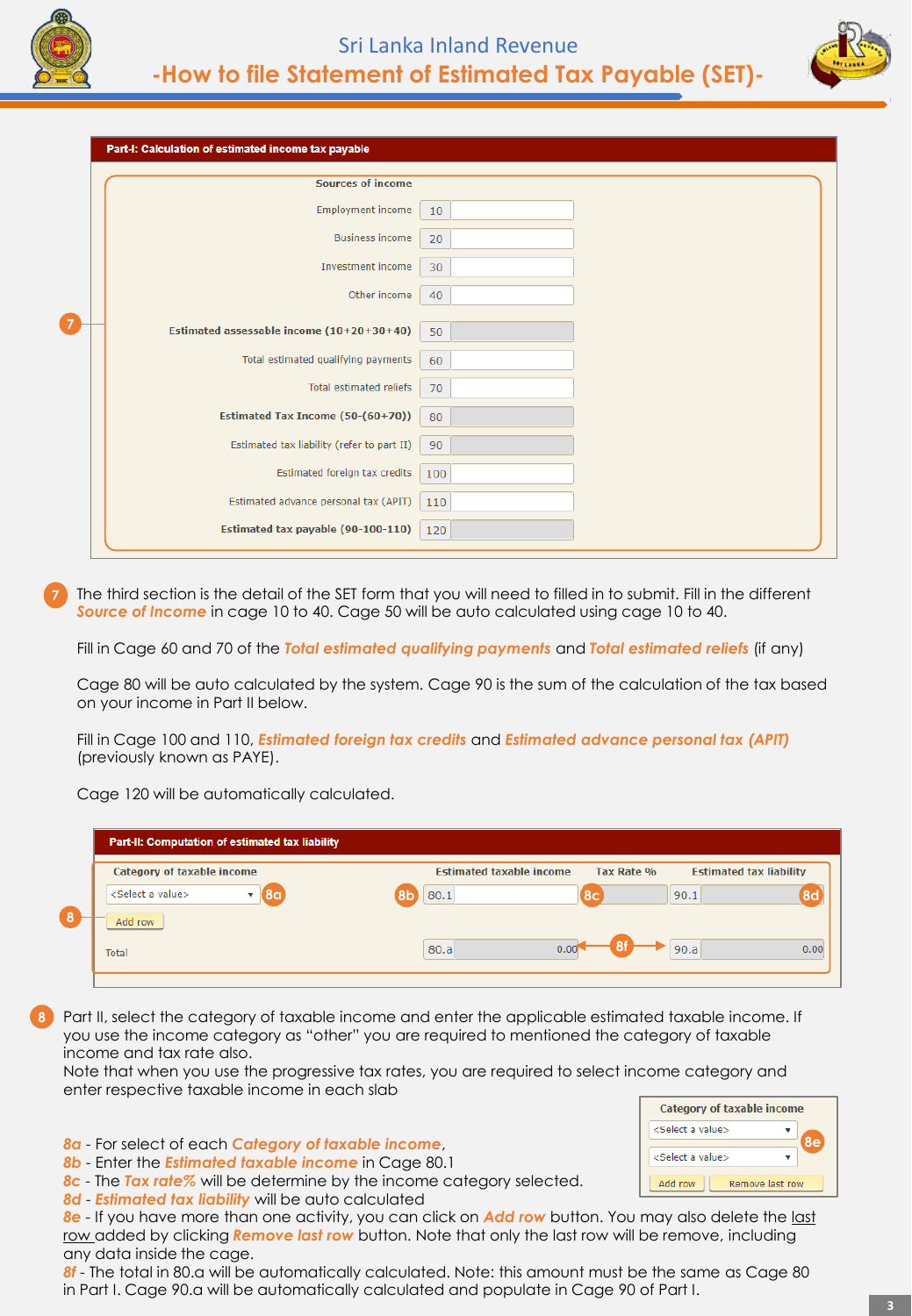# Sri Lanka Inland Revenue **-How to file Statement of Estimated Tax Payable (SET)-**

or misleading information.



| <b>Part-III: Declaration</b> |                                                                                                |                                 |
|------------------------------|------------------------------------------------------------------------------------------------|---------------------------------|
|                              | I declare to the best of my knowledge that the statement does not contain any incorrect, false |                                 |
|                              |                                                                                                |                                 |
|                              | *Full name of the declarant                                                                    |                                 |
|                              | *Designation                                                                                   | <select a="" value=""></select> |

|  | *Full name of the declarant |                                                                                           |
|--|-----------------------------|-------------------------------------------------------------------------------------------|
|  | *Designation                | <select a="" value=""><br/><math display="inline">\boldsymbol{\mathrm{v}}</math></select> |
|  | NIC No                      |                                                                                           |
|  | *Telephone number           |                                                                                           |
|  | *Mobile                     |                                                                                           |
|  | Email                       |                                                                                           |
|  | Date                        | 2021-07-26                                                                                |
|  |                             |                                                                                           |
|  |                             | Go to confirmation<br>Save Draft<br>Cancel                                                |

#### **9** Enter the details for *"Part III: Declaration"*

Please take note that:

**9**

- 1. NIC No must be correct as per appear in your NIC document
- 2. Telephone number or Mobile must be entered, and the format should be Sri Lanka phone number format.
- 3. Email must be valid format <name>@<domain>

To temporary save the statement, click the *Save Draft* button. To continue to submit the statement, click the *Go to confirmation* button.

| <b>Contract Contract Contract</b><br>ancel<br>Print<br>lin |  |
|------------------------------------------------------------|--|
|                                                            |  |

You will be taken to the "**Confirmation tab**" where you will see a summary of your submission. Scroll all the way to the bottom of the screen.

#### **10** Click *Upload supporting documents*

|                                | Supp. Doc. (SET/SCS/CGIR Est.) ▼       |                   | <b>Sub Document Type</b>            | SET_Estimated Tax Computation Sheet v                                                                          | <b>Select Files</b> |
|--------------------------------|----------------------------------------|-------------------|-------------------------------------|----------------------------------------------------------------------------------------------------------------|---------------------|
|                                | <b>Document Type</b>                   |                   | <b>Sub Document Type</b>            | <b>Document Name</b>                                                                                           |                     |
| Supp. Doc. (SET/SCS/CGIR Est.) |                                        |                   | SET Estimated Tax Computation Sheet | Computation 300090923 2122.pdf                                                                                 | Remove              |
|                                |                                        |                   |                                     |                                                                                                                |                     |
| Document Type                  |                                        | Sub Document Type |                                     | Document Name                                                                                                  |                     |
|                                |                                        |                   |                                     |                                                                                                                |                     |
|                                |                                        |                   |                                     | Save                                                                                                           | Reset<br>Cancel     |
| selected are accurate)         |                                        |                   |                                     | Select the <b>Sub Document Type</b> and click <b>Select Files</b> (please ensure that the supporting documents |                     |
|                                |                                        |                   |                                     |                                                                                                                |                     |
|                                | The document will be uploaded as shown |                   |                                     |                                                                                                                |                     |

| and sense." | Print | nte. | :ancel |  |
|-------------|-------|------|--------|--|
|             |       |      |        |  |

**14** You will be taken back to the "**Confirmation tab**" where you will see a summary of your submission. Scroll all the way to the bottom of the screen

Click *Submit*

Click *Amend* button to return to the main/detail page to amend any details you need. Click *Print* button to print the Confirmation page, or save it as a PDF.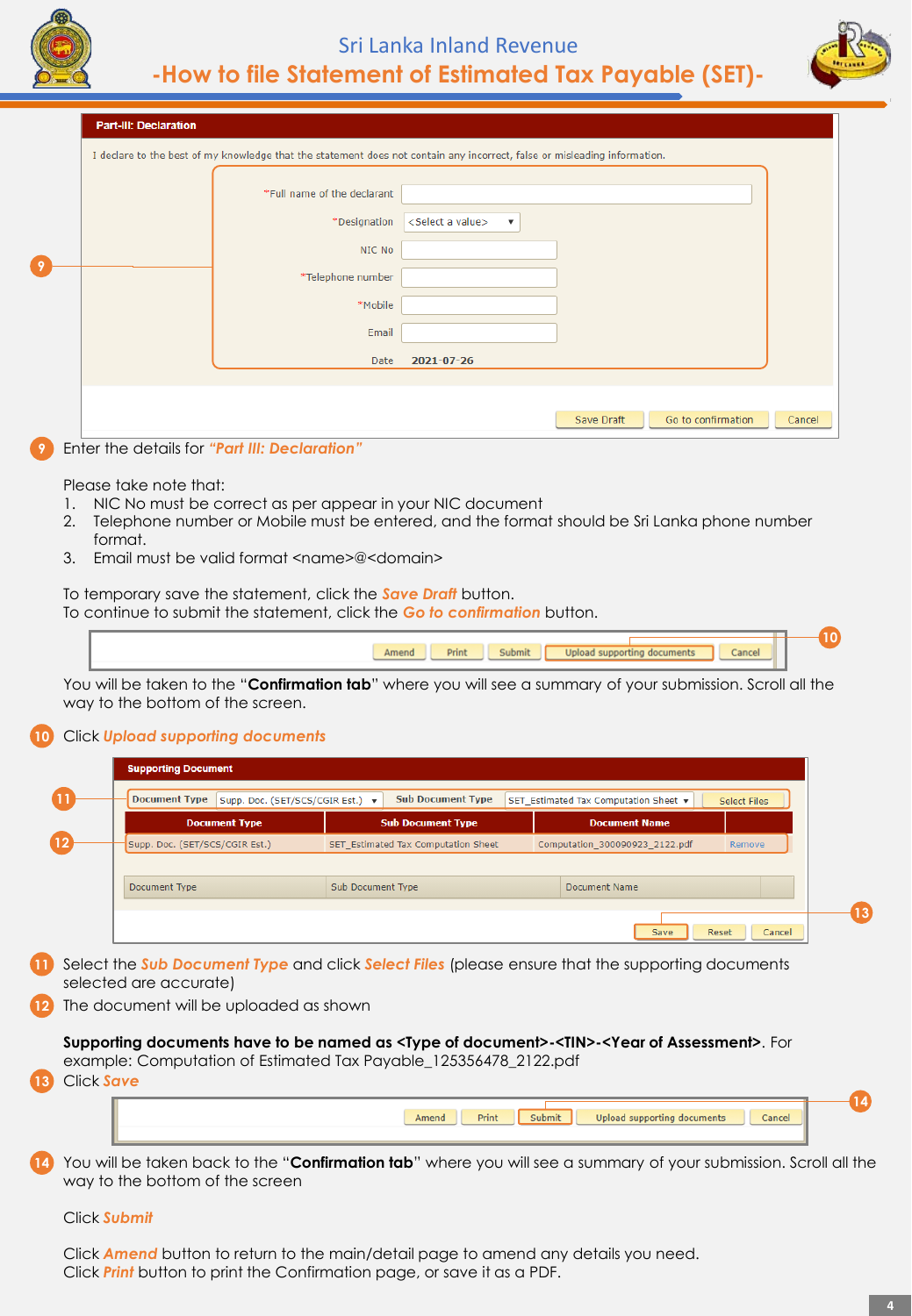



**B. Help options**



**Walk in to the Taxpayer Services Unit-** Monday to Friday 8:30 am to 4:00 pm (except public holidays)

The TPS unit can help you with:

- Registration as a Taxpayer and issuing of Taxpayer Identification Number (TIN)
- Registration for tax types
- Updating of Taxpayer profile
- Issuing of Personal Identification Number (PIN) to use e-Services
- Issuing of Clearance certificate
- Advice on tax responsibilities and obligations



**Taxpayer Services Unit** *INLAND REVENUE DEPARTMENT SIR CHITTAMPALAM A GARDINER MAWATHA, COLOMBO 02*



**Call Center**- Monday to Friday 9:00 am to 7:00 pm, Saturday 9:00 am to 1:00 pm

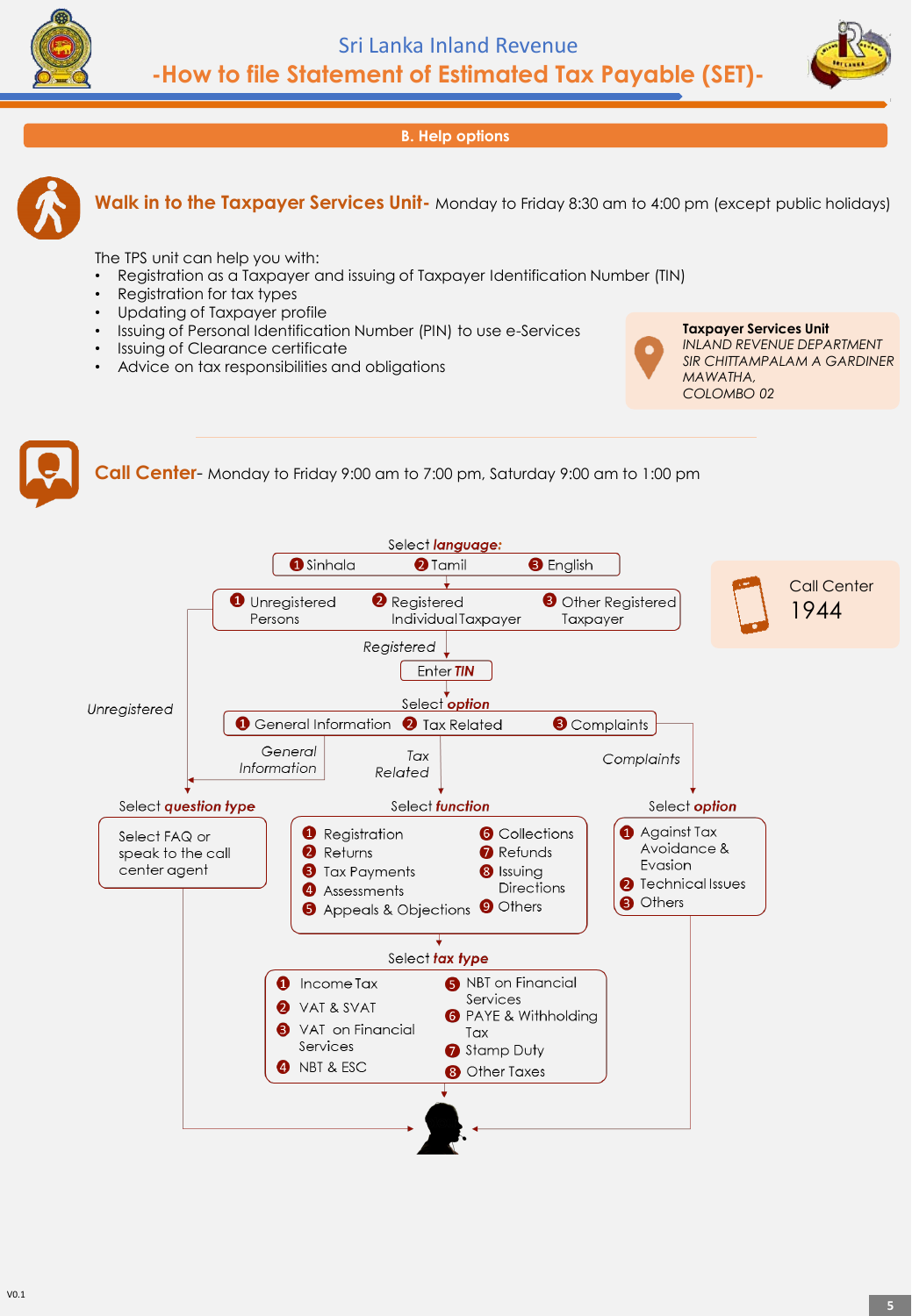





# **SUMMARY OF CHANGES**

Calendar: 1st April 2021 to 31st March 2022 Income Tax Year of Assessment Statement of Estimated Tax Payable:

• Statement new format

Changes effective from:

• Yearly filing: From 01 Aug 2021 (for Year of Assessment 21/22)



# **A. Statement of Estimated Tax Payable**

**1** Access [www.ird.gov.lk](http://www.ird.gov.lk/) and login to e-services. Refer to the quick guide *"How to login"* for more details

|                                 | <b>SRI LANKA INLAND REVENUE</b> |         |                                                                                           |           | $\bigcap$ 1 1 100936399 $\bigcap$ LOGOUT $\bigcap$ |  |
|---------------------------------|---------------------------------|---------|-------------------------------------------------------------------------------------------|-----------|----------------------------------------------------|--|
| Return / Schedule Management    | <b>Financial</b>                | Payment | <b>Taxpayer Registration</b>                                                              | Clearance | Correspondence                                     |  |
| ♦ Upload Schedules / Documents  |                                 |         |                                                                                           |           |                                                    |  |
| ♦ Partnership Tax (PIT)         |                                 |         |                                                                                           |           |                                                    |  |
| ♦ Economic Service Charge (ESC) |                                 |         |                                                                                           |           |                                                    |  |
| ♦ Statement of Estimated Tax    |                                 |         |                                                                                           |           |                                                    |  |
| Payable (SET)                   |                                 |         |                                                                                           |           |                                                    |  |
| ◆ SET Credit Schedule (SCS)     |                                 |         | Department of Inland Revenue, Sri Lanka,<br>Chittampalam A. Gardiner Mawatha, Colombo 02. |           |                                                    |  |
| $\blacklozenge$ Stamp Duty (SD) |                                 |         | © 2014, All rights reserved by Inland Revenue Department - Sri Lanka                      |           |                                                    |  |

**2** Select *Return Management* → *SET Credit Schedule (SCS)* from the top menu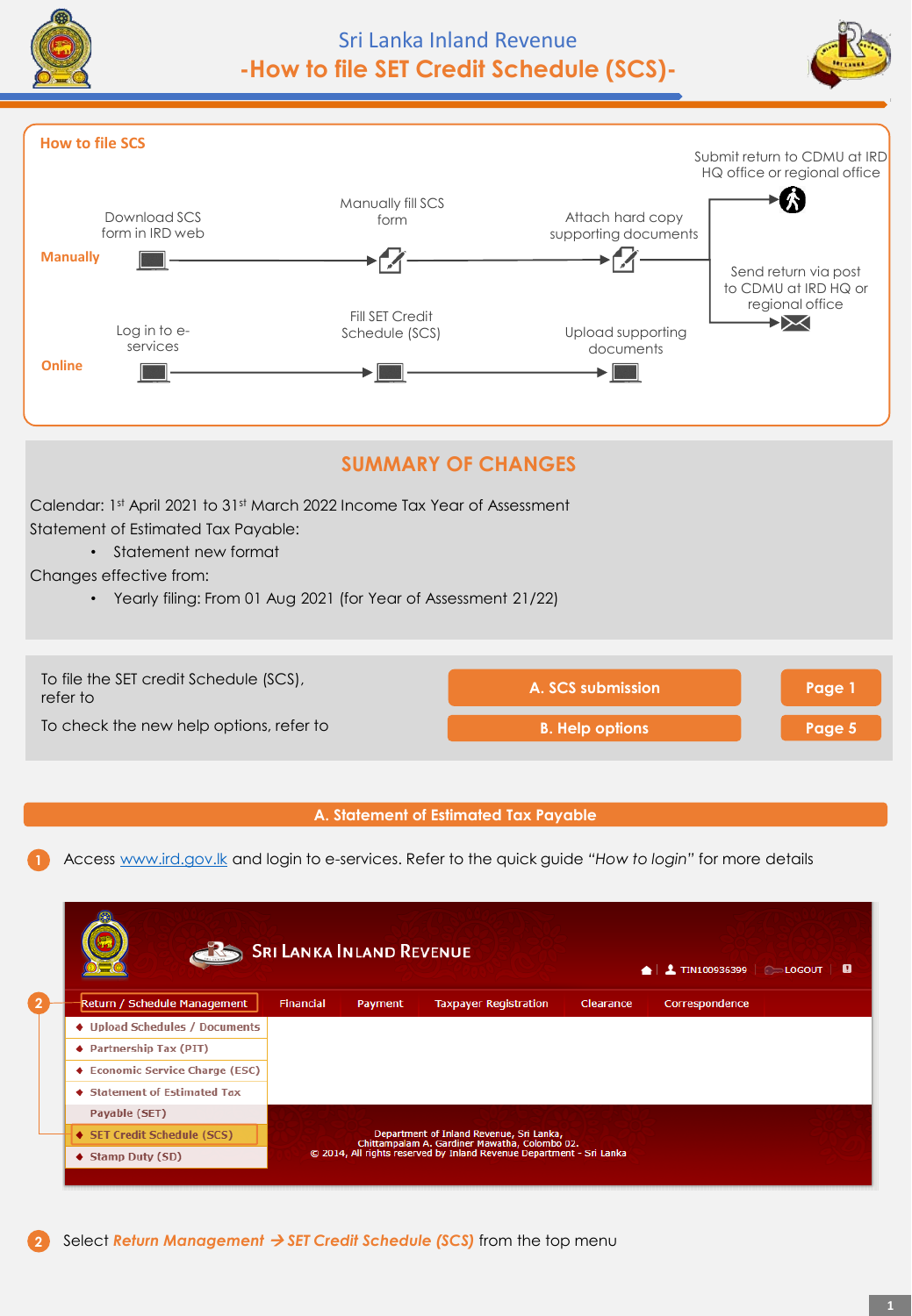



Information of instalment payer TIN 300090923 INDIVI\_LOCAL\_24JULY\_001 Tax type IIT **INDIVIDUAL INCOME TAX** Form type SCS **SET Credit Schedule Business activity code** \* Select year of assessment <Select a value> **3** If you wish to submit the SET Cred <Select a value> t the year of assessment and click proceed 2021/2022 Cancel Proceed

## **3** Select the Year of Assessment to file and click *Proceed*

| <b>Confirmation</b>                   |  |
|---------------------------------------|--|
| Are you sure to begin the tax filing? |  |
| Cancel<br>Ok                          |  |

**4** You will see a pop-up confirmation dialog box to prompt if you are ready to begin tax filling. Click *Ok*

| Information of instalment payer                          |               |                                   |
|----------------------------------------------------------|---------------|-----------------------------------|
|                                                          |               |                                   |
|                                                          | TIN 300090923 | INDIVI_LOCAL_24JULY_001           |
| Tax type IIT                                             |               | <b>INDIVIDUAL INCOME TAX</b>      |
| Form type SCS                                            |               | <b>SET Credit Schedule</b>        |
| Year of assessment 2122<br><b>Business activity code</b> |               | From (2021-04-01) To (2022-03-31) |

**5** You will be taken to the tab main/detail page. On the top section, your information and submission information will be shown.

|                |              | <b>Summary of previous SCS submission</b>                                  |                    |                 |                       |               |                     |
|----------------|--------------|----------------------------------------------------------------------------|--------------------|-----------------|-----------------------|---------------|---------------------|
|                |              |                                                                            | Date of submission | Submission mode | <b>Effective from</b> | Total credits | Processin           |
| $\overline{6}$ |              |                                                                            |                    |                 |                       |               |                     |
|                |              |                                                                            |                    |                 |                       |               |                     |
|                |              |                                                                            |                    |                 |                       |               |                     |
|                |              |                                                                            |                    |                 |                       |               |                     |
|                |              |                                                                            |                    |                 |                       |               |                     |
|                | $\mathbf{H}$ | $\bf{0}$<br>$\mathbb{P}\mathbb{I}$<br>$\blacktriangleleft$<br>$\mathbf{r}$ |                    |                 |                       |               | No items to display |

The second section will contain a summary of all SCS records you have submitted before

If there is a previous submission in the table and if you wish to use that information for your next submission, you can click on the Retrieve hyperlink of the record. The system will fill the new submission with previous data and you can edit the data appropriately.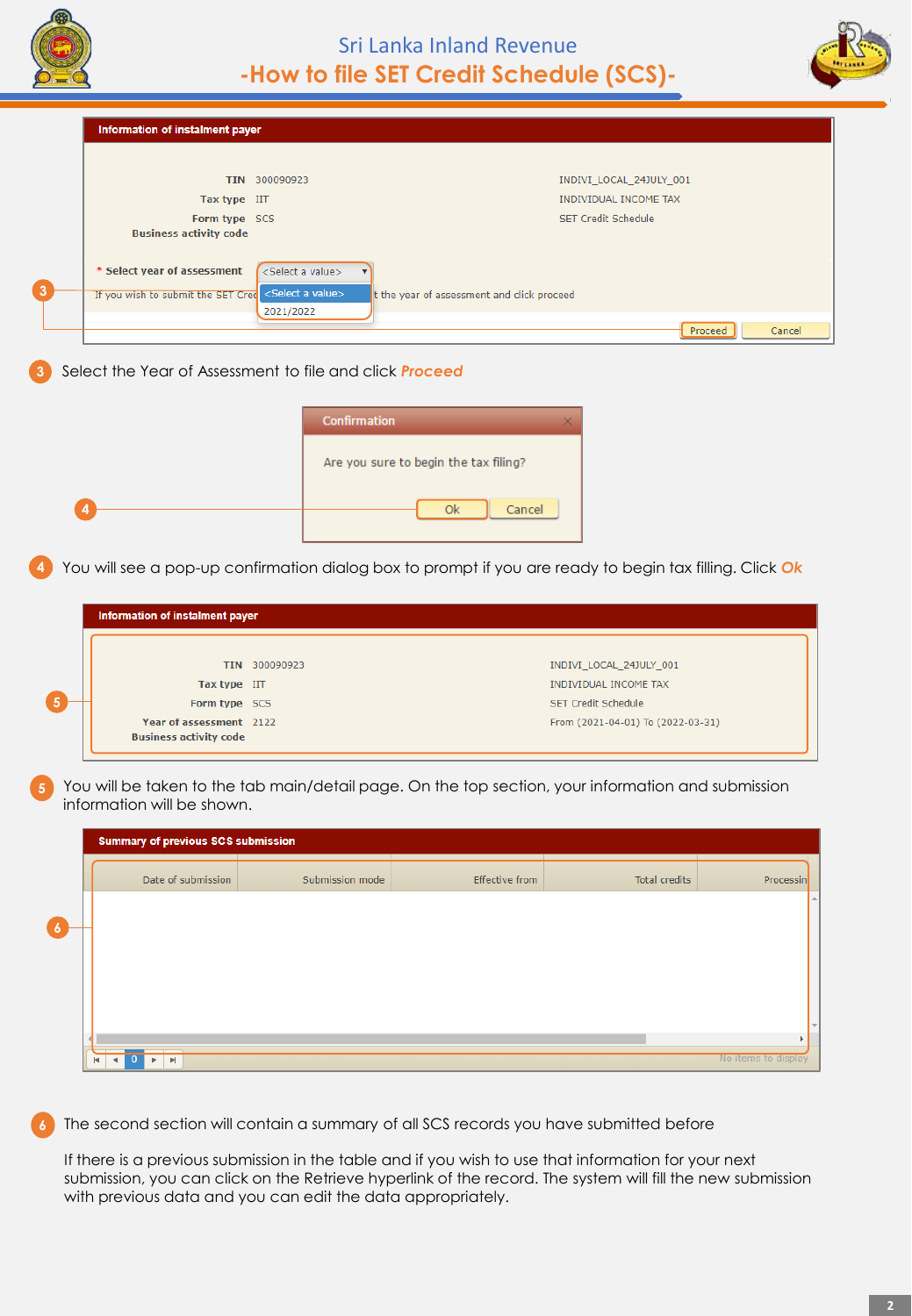

**7**



**Statement of estimated tax credit schedule** 

| Instalment number                                                                                   | <select a="" value=""></select> |
|-----------------------------------------------------------------------------------------------------|---------------------------------|
| Brought forward ESC credit as at due date for this instalment                                       | 10                              |
| Partnership income tax credit to the partner prior to the due date for<br>payment of the instalment | 20                              |
| Cumulative WHT credits prior to the due date for payment of the<br>instalment                       | 30                              |
| Cumulative AIT credits prior to the due date for payment of the instalment                          | 40                              |

**7** The third section is the detail of the SCS form that you will need to filled in to submit.

Select *Instalment number* to indicate the instalment which your SCS is submitted for.

Fill in Cage 10, 20, 30 and 40 for the respective credit(if any)

|           | <b>Declaration</b> |                             |                                                                                                                           |        |
|-----------|--------------------|-----------------------------|---------------------------------------------------------------------------------------------------------------------------|--------|
|           |                    |                             | I declare to the best of my knowledge that the statement does not contain any incorrect, false or misleading information. |        |
|           |                    | *Full name of the declarant |                                                                                                                           |        |
|           |                    | *Designation                | <select a="" value=""><br/><math display="inline">\boldsymbol{\mathrm{v}}</math></select>                                 |        |
|           |                    | NIC no                      |                                                                                                                           |        |
| $\bullet$ |                    | *Telephone number           |                                                                                                                           |        |
|           |                    | *Mobile                     |                                                                                                                           |        |
|           |                    | Email                       |                                                                                                                           |        |
|           |                    | Date                        | 2021-07-27                                                                                                                |        |
|           |                    |                             |                                                                                                                           |        |
|           |                    |                             | Go to confirmation<br>Save Draft                                                                                          | Cancel |

#### **8** Enter the details for *"Part III: Declaration"*

Please take note that:

- 1. NIC No must be correct as per appear in your NIC document
- 2. Telephone number or Mobile must be entered, and the format should be Sri Lanka phone number format.
- 3. Email must be valid format <name>@<domain>

To temporary save the statement, click the *Save Draft* button. To continue to submit the statement, click the *Go to confirmation* button.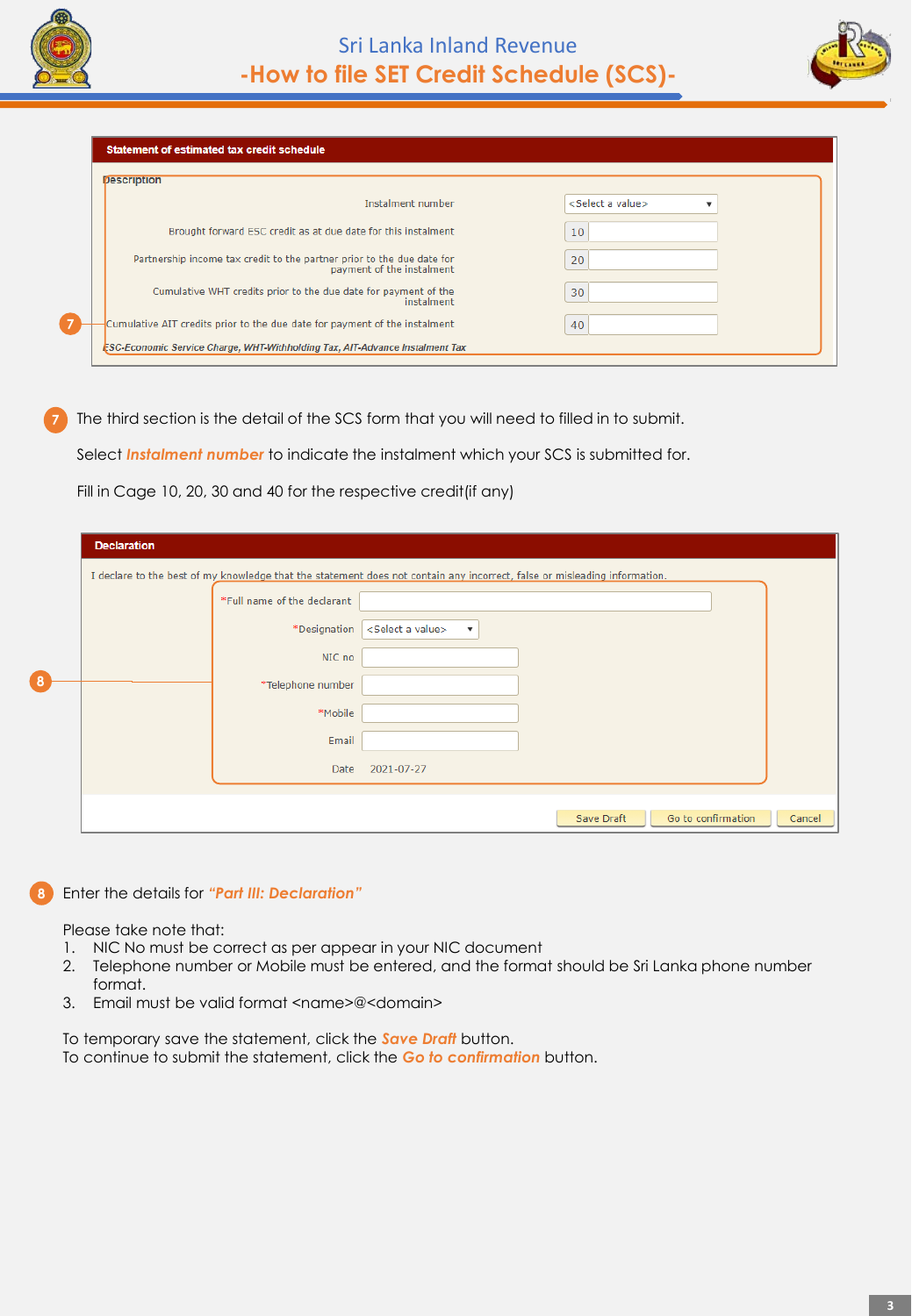



| Amend<br>Print |
|----------------|
|                |

You will be taken to the "**Confirmation tab**" where you will see a summary of your submission. Scroll all the way to the bottom of the screen.

# **9** Click *Upload supporting documents*

| <b>Upload supporting documents</b> |                                  |                   |                              |                                                           |                 |
|------------------------------------|----------------------------------|-------------------|------------------------------|-----------------------------------------------------------|-----------------|
| <b>Document Type</b>               | Supp. Doc. (SET/SCS/CGIR Est.) v |                   | <b>Sub Document Type</b>     | SCS_Credit Computation Sheet<br>$\boldsymbol{\mathrm{v}}$ | Select Files    |
|                                    | <b>Document Type</b>             |                   | <b>Sub Document Type</b>     | <b>Document Name</b>                                      |                 |
| Supp. Doc. (SET/SCS/CGIR Est.)     |                                  |                   | SCS_Credit Computation Sheet | Computation_300090923_2122.pdf                            | Remove          |
|                                    |                                  |                   |                              |                                                           |                 |
| Document Type                      |                                  | Sub Document Type |                              | Document Name                                             |                 |
|                                    |                                  |                   |                              |                                                           |                 |
|                                    |                                  |                   |                              | Save                                                      | Cancel<br>Reset |
|                                    |                                  |                   |                              |                                                           |                 |

**10** Select the *Sub Document Type* and click *Select Files* (please ensure that the supporting documents selected are accurate)

**11** The document will be uploaded as shown

**Supporting documents have to be named as <Type of document>-<TIN>-<Year of Assessment>**. For example: Credit Declaration\_125356478\_2122.pdf

# **12** Click *Save*

| <b>STATE</b><br>`anci<br><b>Shmi</b> s<br>Print |  |
|-------------------------------------------------|--|
|                                                 |  |
|                                                 |  |

**13** You will be taken back to the "**Confirmation tab**" where you will see a summary of your submission. Scroll all the way to the bottom of the screen

### Click *Submit*

Click *Amend* button to return to the main/detail page to amend any details you need. Click *Print* button to print the Confirmation page, or save it as a PDF